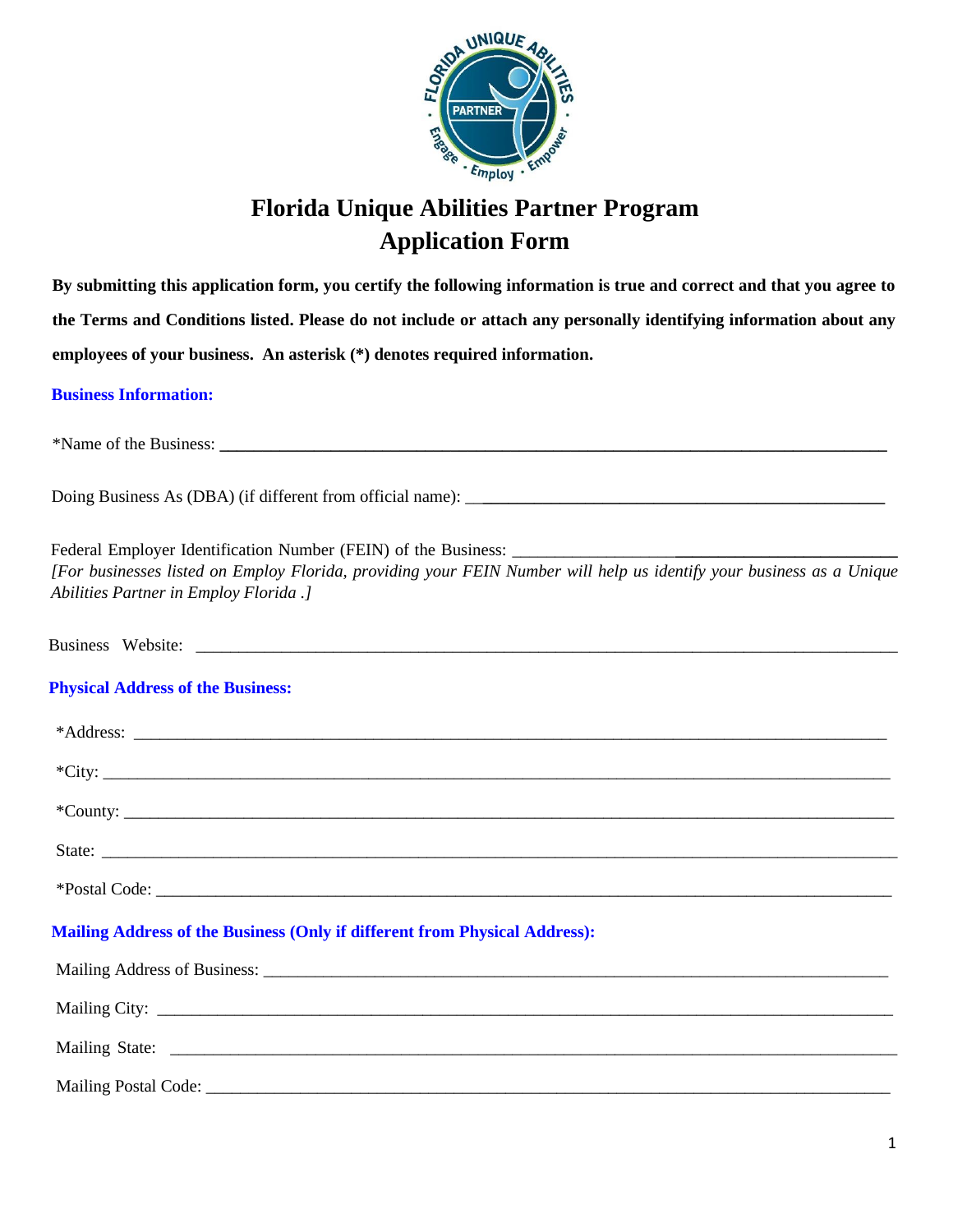# **Business Contact Person (Name of Person Submitting the Application):**

| (*Email $OR$ phone number is required) |
|----------------------------------------|

#### **Please select all Eligibility Criteria that apply to the Business:**

(\*Selection of at least one criterion is required)

\_\_\_\_\_\_\_ A. Employment of at least one individual with a disability. Such employees must be residents of Florida and must have been employed by the business for at least nine months before the business applies for a Unique Abilities Partner designation.

*(Note: By checking this box, you acknowledge that your business meets the criterion selected.)* 

- \_\_\_\_\_\_\_\_ B. Contributed to local and/or national disability organizations or made contributions in support of individuals who have a disability. Such contributions may be financial or in-kind, including employee volunteer hours. A business with 100 or fewer employees must make a financial or in-kind contribution of at least \$1,000 and a business with more than 100 employees must make a financial or in-kind contribution of at least \$5,000. *(Note: Contributions must be documented by providing copies of written receipts or letters of acknowledgement from recipients, volunteers or the organization.)*
- \_\_\_\_\_\_\_\_ C. Established or contributed to the establishment of a program that contributes to the independence of individuals who have a disability. A business with 100 or fewer employees must make a financial or in-kind contribution of at least \$1,000 in the program and a business with more than 100 employees must make a financial or in-kind contribution of at least \$5,000.

*(Note: Contributions must be documented by providing copies of written receipts, a summary of the program, program materials, or letters of acknowledgement from program participants or volunteers.)* 

**Note: If you are completing an online application, you can select more than one file from the same folder on your computer by using the "browse" feature. If you are completing a hard copy application, please attach all required documentation to your application and mail to:** 

> **Unique Abilities Partner Program Department of Economic Opportunity 107 East Madison Street MSC G-229 Tallahassee, FL 32399**